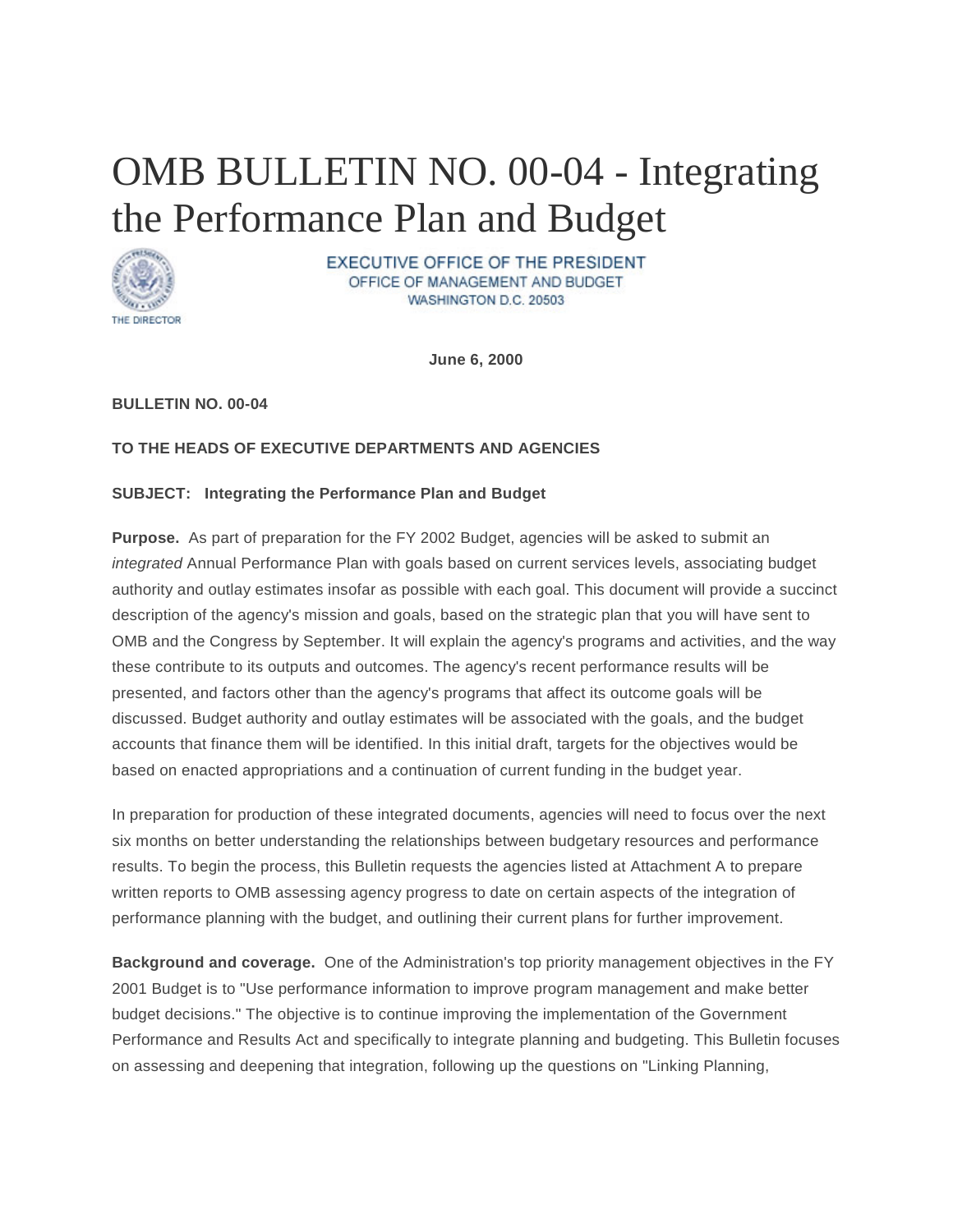Performance Measurement, and Budgeting" attached to the transmittal memo of OMB Circular A-11 for FY 2001.

Progress in the use of performance information relies heavily on the ability of agency policy makers and program managers to relate goals and objectives to resource requirements. Judging by the increased use of performance information in the FY 2001 budget process, agencies are making steady progress; the momentum toward improvement must continue. Strategic goals and performance measures should have meaning in the context of real program management and resource allocation.

Over the coming year, OMB and the agencies should be taking steps to build on the progress achieved in implementing GPRA to date by:

- integrating performance planning and budgeting;
- budgeting for resources where they are used;
- developing greater organizational accountability for program results;
- improving the content and usefulness of agency strategic and annual performance plans;
- ensuring that the annual program performance reports meet GPRA requirements and are of satisfactory quality;
- deepening understanding of how results are achieved; and,
- using performance measures to improve program management.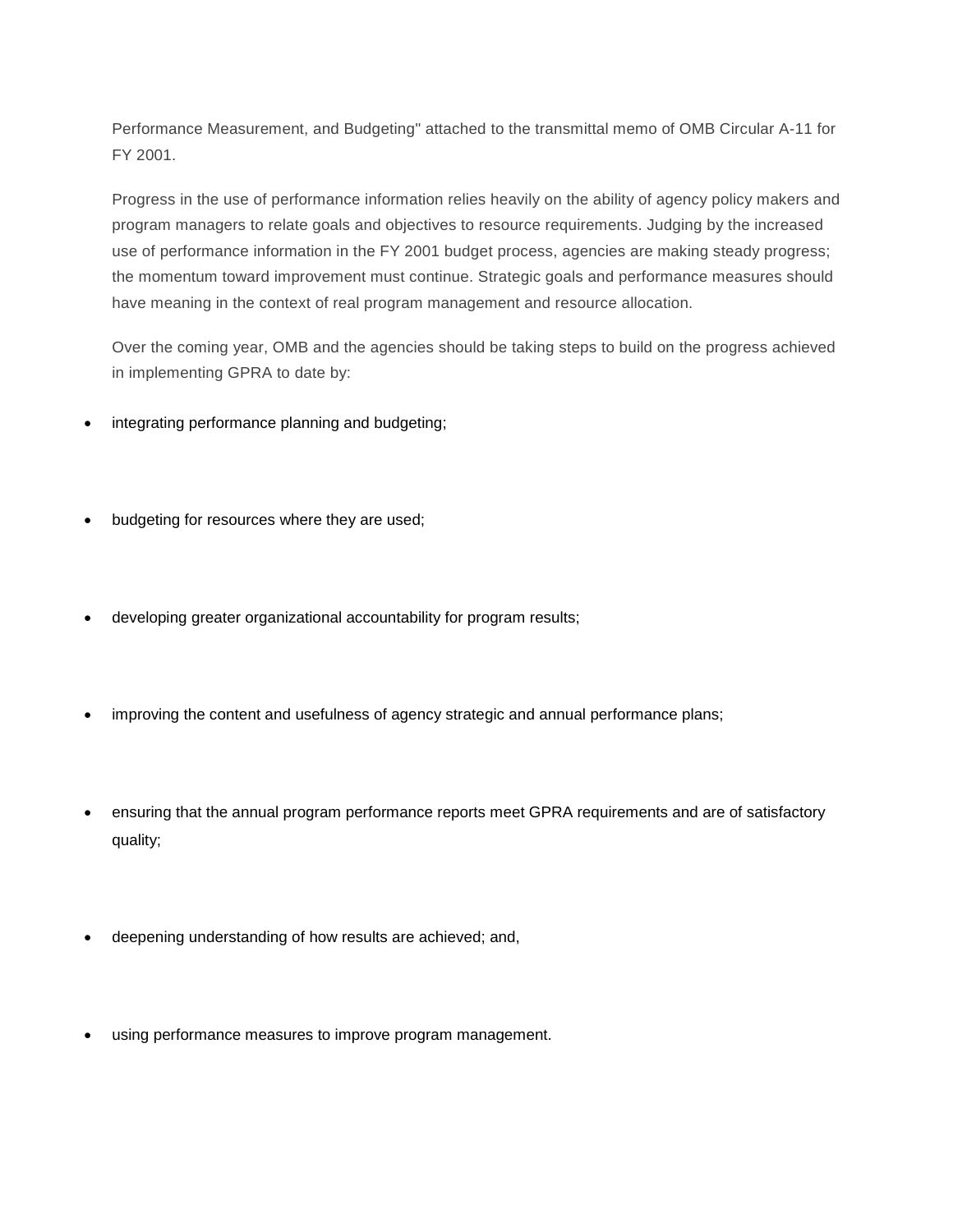The reports required by this Bulletin will serve as a Government-wide snapshot of the progress that has been made toward integration, and as a summary of agencies' analyses of and plans for improving integration in preparation for the integrated current services document and the FY 2002 Budget. Over the coming months, there will be discussions between OMB staff and agency representatives designed to encourage further development of integrated annual performance plans, both before and after the submission of written reports responding to this Bulletin.

**Required Action.** The agencies listed at Attachment A should submit a report that assesses agency progress in the directions indicated by the questions at Attachment B by Friday, June 30th. *The responses to these questions should be as specific as possible, and should incorporate actual experience from agency programs in integrating performance measurement with resources*.

**Contact.** Questions regarding this Bulletin should be directed to the relevant agency's OMB representative.

**Jacob J. Lew** *Director*

**Attachments** 

**Attachment A Bulletin No. 00-04**

**Covered Agencies**

Agriculture **Commerce** Defense **Education** 

Energy

**HHS**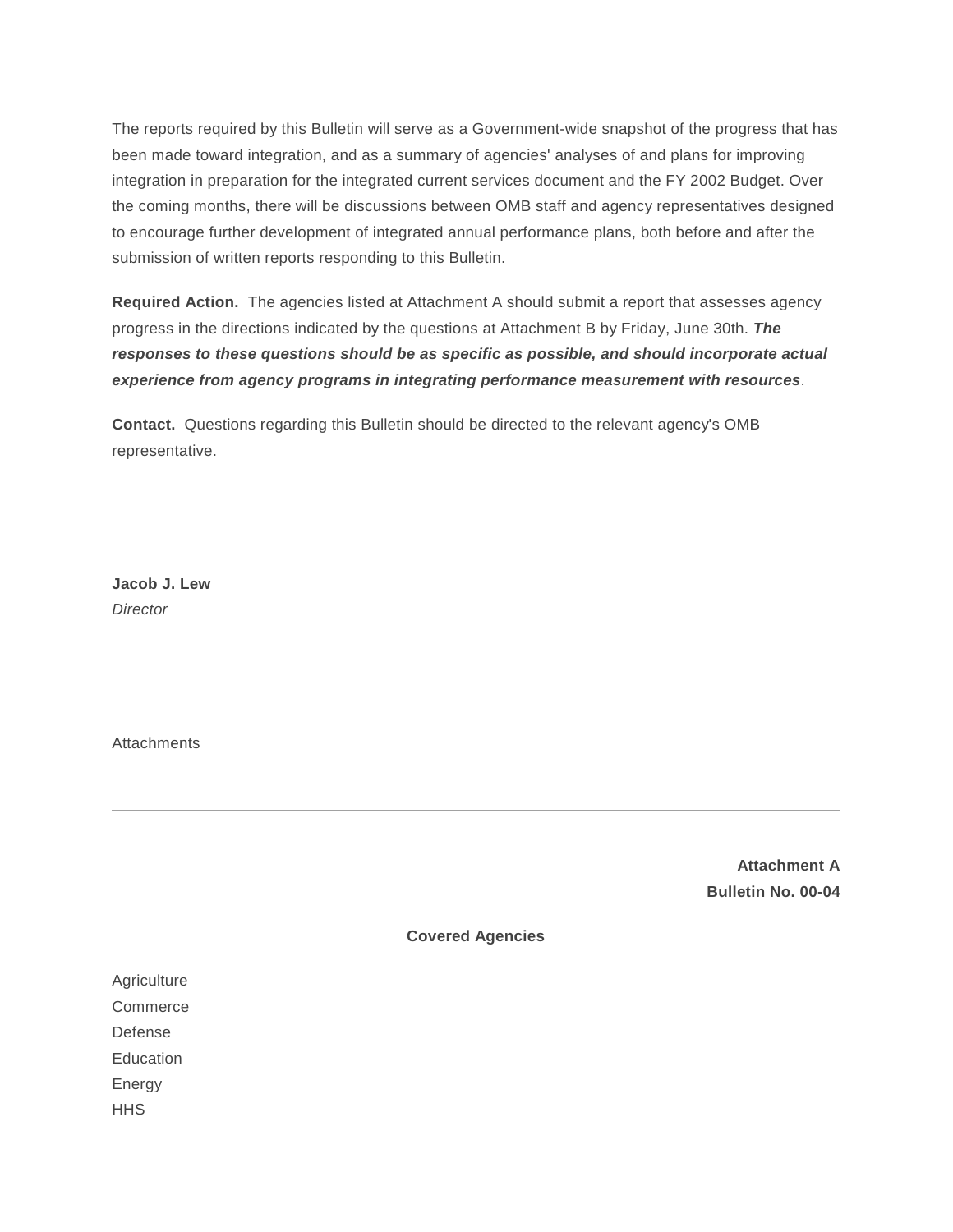| <b>HUD</b>                                     |
|------------------------------------------------|
| Interior                                       |
| Justice                                        |
| Labor                                          |
| <b>State</b>                                   |
| Transportation                                 |
| Treasury                                       |
| <b>Veterans Affairs</b>                        |
| <b>AID</b>                                     |
| Corporation for National and Community Service |
| Corps of Engineers                             |
| <b>EPA</b>                                     |
| <b>FCC</b>                                     |
| <b>FEMA</b>                                    |
| <b>GSA</b>                                     |
| <b>NASA</b>                                    |
| <b>NRC</b>                                     |
| <b>NSF</b>                                     |
| <b>OPM</b>                                     |
| <b>RRB</b>                                     |
| <b>SBA</b>                                     |
| <b>SEC</b>                                     |
| <b>SSA</b>                                     |
| <b>TVA</b>                                     |

**Attachment B Bulletin No. 00-04**

## **Integrating the Annual Performance Plan and the Budget**

|--|--|--|

Please provide an assessment of your agency's progress in the directions indicated by the questions below, and your current plans for further improvement.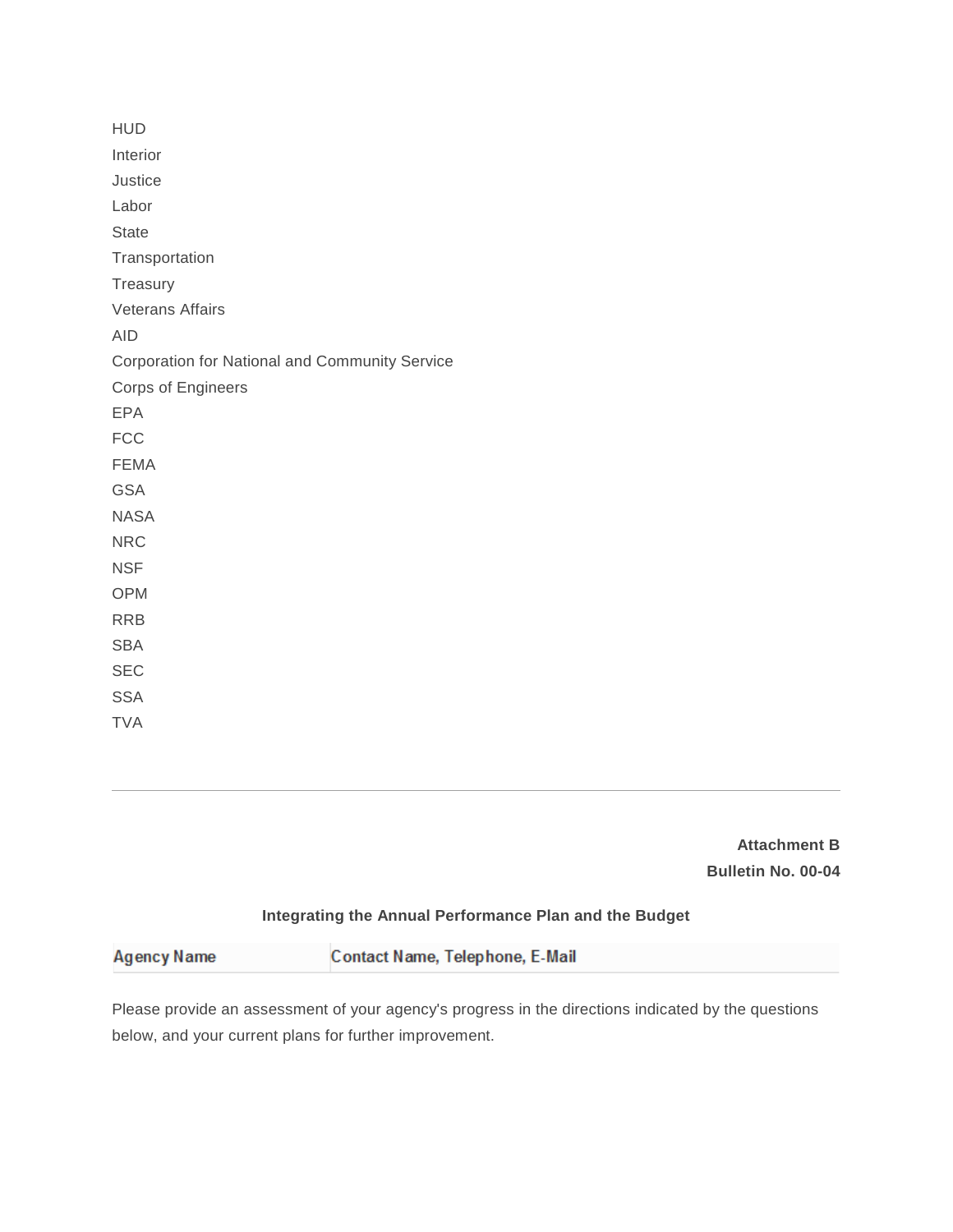- 1. **Presentation.** Did your agency include its annual performance plan and budget justification in a single document last year? Had they done so in previous years?
- a. If so: What were its strengths and weaknesses? Did it provide a tightly crafted overview of the agency's activities, plans, and resources?
- b. What actions are needed to develop an integrated presentation this year?
- c. What plans does your agency have for improvements in presentation?
- 2. **Linkage with resources.** Are there areas where your agency identifies in its plan and/or budget justification the amount of budget authority and outlays devoted to each of the plan's objectives and the budget account(s) from which these come?
- a. If so, are these "ballpark estimates" or are they more solidly grounded? For example, are they based on historical data on spending for these objectives? Please explain.
- b. Where this is not done, please explain as specifically as possible what obstacles or issues the agency encountered in making such estimates.
- c. What actions are needed to make estimates this year? Is planning to do this underway?
- d. Are the amounts of resources roughly appropriate to reach the performance target?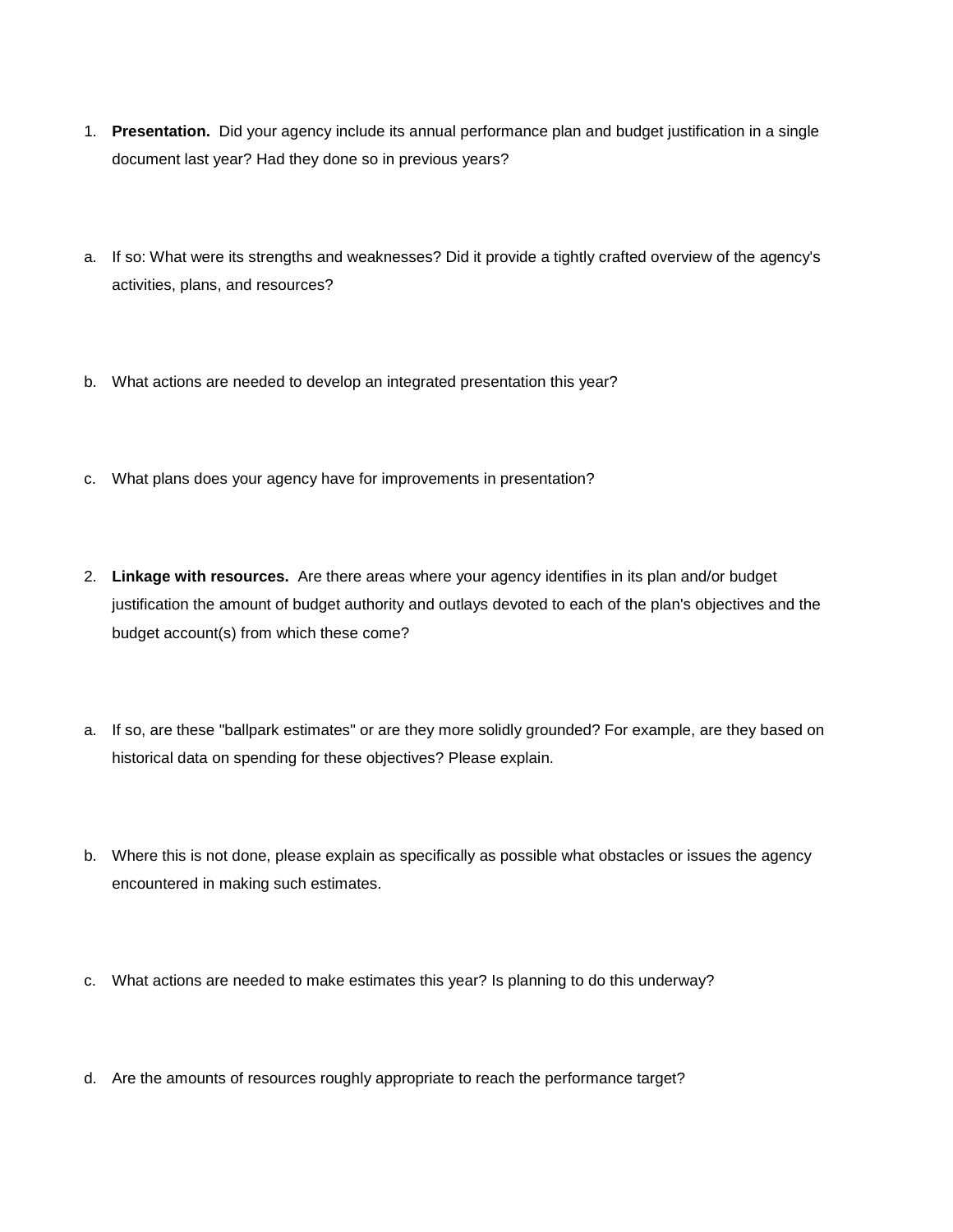- e. If the amount of resources in the policy budget were to be changed, up or down, by 10 percent, can you estimate the corresponding change in each performance target?
- 3. **Account and activity alignment.** With your current budget account structure, to what extent do (or can) the resource estimates for your agency's objectives align with program activity lines, budget account totals, or aggregations of these? Please explain in detail which objectives' resources already align with these "building blocks" or aggregations thereof.
- a. For objectives that are not now aligned with budget lines or aggregates thereof, please analyze whether and how they could be tracked in the budget. To what extent would additional program activity lines be useful? To what extent can resources for more than one objective jointly be tracked in the budget? In these cases, could cost accounting disentangle the amounts devoted to each objective?
- b. Would changes in the structure of the agency's plans and/or budget accounts be useful to bring them into closer alignment with each other? If so, please specify what changes might be considered. What is the status of consideration of such changes?
- c. Would these suggested changes be problematic if policies change, or are they aligned with programs, activities, and organizations that are unlikely to change?
- d. Would it be useful to have the capability in MAX to collect P&F program-by-activity by GPRA performance activity code?
- 4. **Staff relationships.** Are the Annual Performance Plan and the budget developed by the same staff? If different staffs work on the plan and the budget, please describe how these staffs interact.